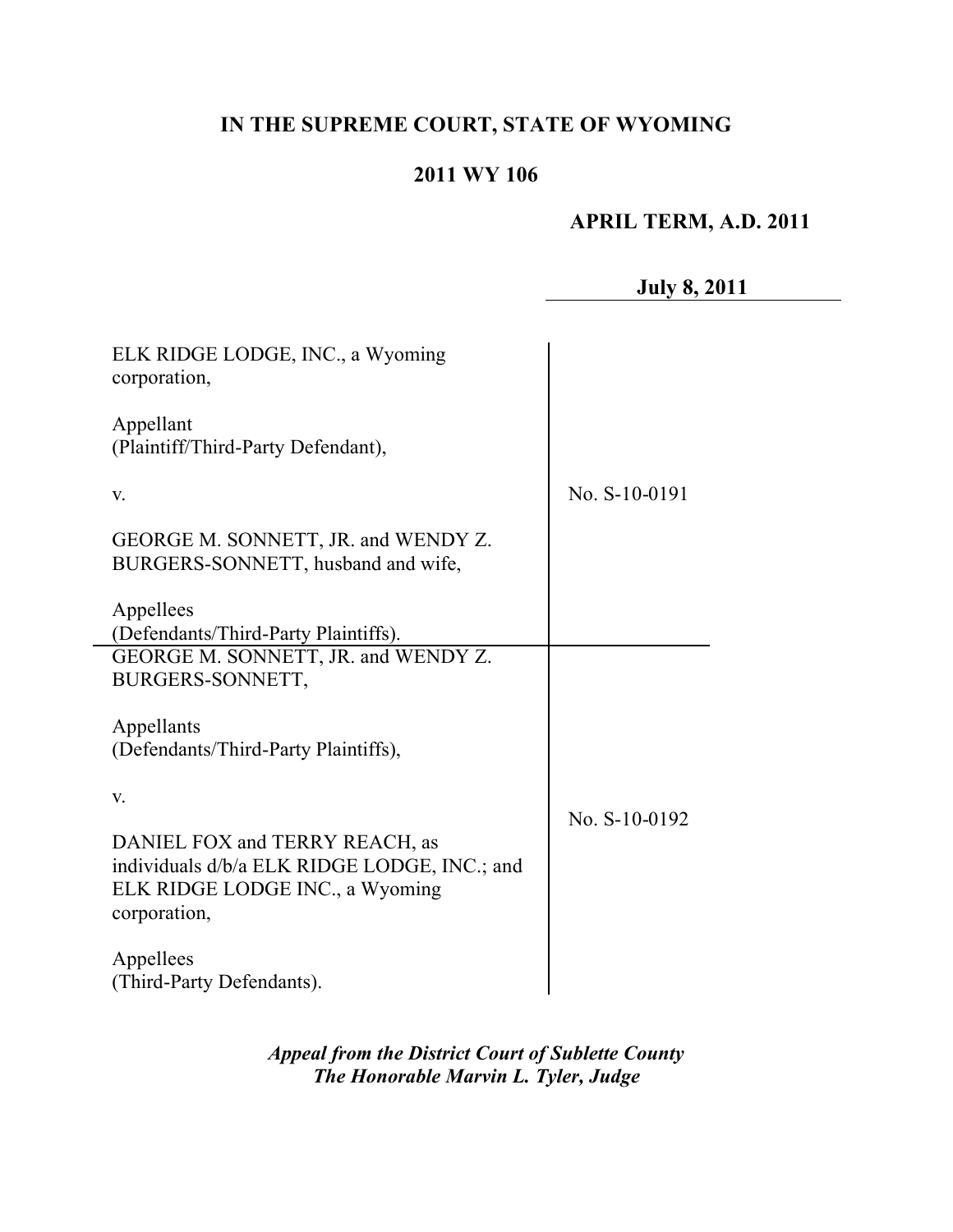#### *Representing Elk Ridge Lodge, Inc.:*

*Larry B. Jones and William L. Simpson, Burg, Simpson, Eldredge, Hersh & Jardine, PC, Cody, Wyoming.*

#### *Representing Sonnett:*

*Wendy Z. Burgers-Sonnett and George M. Sonnett, Jr., Washington, Virginia.*

*Before KITE, C.J., and GOLDEN, HILL, VOIGT, and BURKE, JJ.*

**NOTICE: This opinion is subject to formal revision before publication in Pacific Reporter Third. Readers are requested to notify the Clerk of the Supreme Court, Supreme Court Building, Cheyenne, Wyoming** 82002, of any typographical or other formal errors so that correction may be made before final publication in **the permanent volume.**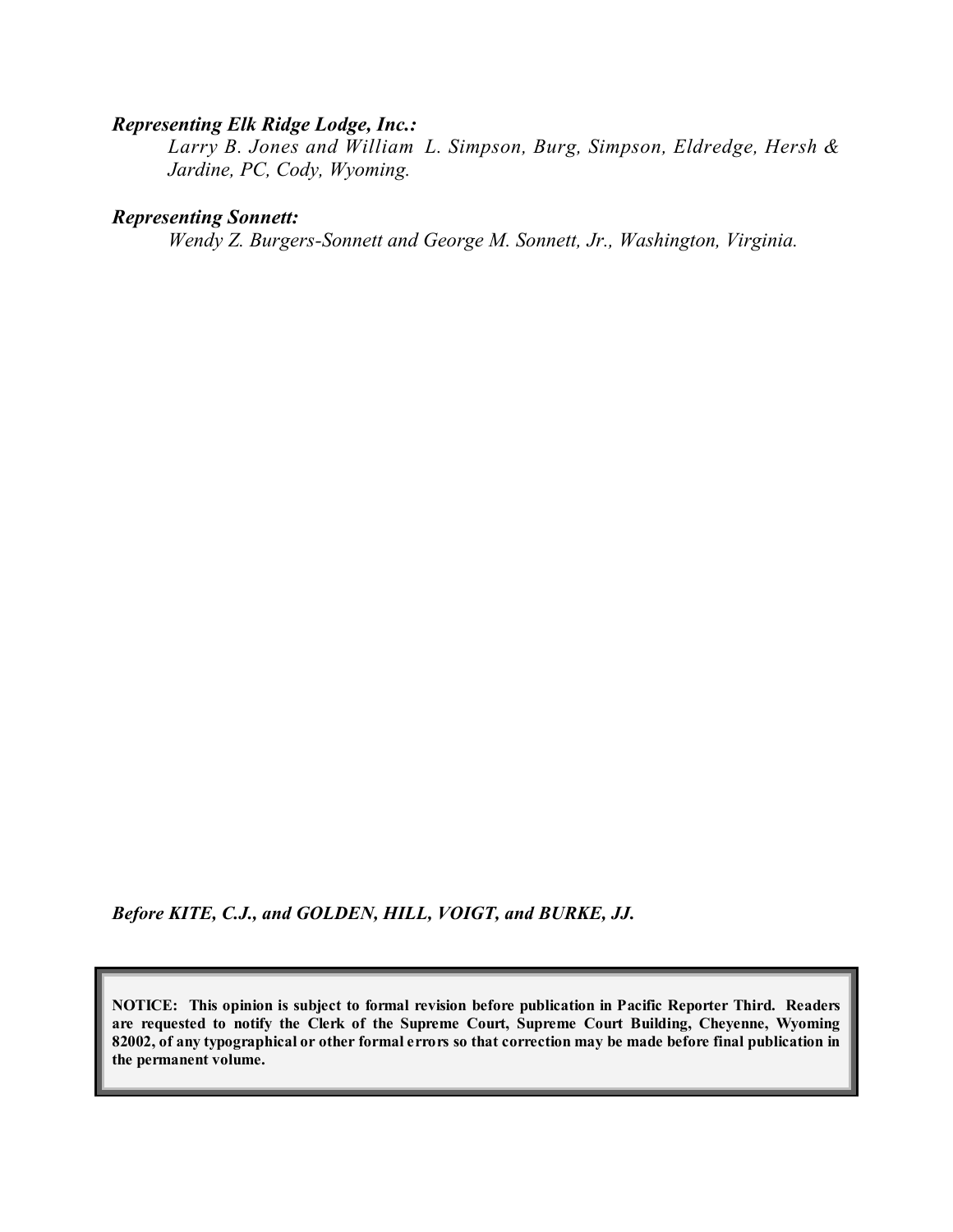### **BURKE, Justice.**

[¶1] George M. Sonnett, Jr., and Wendy Z. Burgers-Sonnett purchased approximately twenty acres of land and improvements in Sublette County, Wyoming, from Elk Ridge Lodge, Inc. To finance part of the purchase price, the Sonnetts gave Elk Ridge a promissory note secured by a mortgage on the property. They later defaulted on the note, and Elk Ridge filed suit against the Sonnetts seeking judgment and foreclosure on the property. The Sonnetts responded with counterclaims against Elk Ridge. Both parties filed competing motions for summary judgment.

[¶2] The district court granted summary judgment in favor of Elk Ridge on its foreclosure claim, and against the Sonnetts on their counterclaims. In Docket No. S-10- 0192, the Sonnetts appeal that decision. The district court also denied Elk Ridge's request for attorneys' fees and costs pursuant to the terms of the promissory note and mortgage. In Docket No. S-10-0191, Elk Ridge appeals that decision. We will affirm the district court's decisions in both appeals.

#### *ISSUES*

[¶3] The Sonnetts present these three issues in Docket No. S-10-0192:

1. Did the district court err in granting summary judgment to Elk Ridge, and in denying summary judgment to the Sonnetts, on the Sonnetts' counterclaim of breach of warranty (breach of the implied covenant against encumbrances), ruling, as a matter of law, that language contained in the deed of conveyance excluded a recorded encumbrance from Elk Ridge's warranty.

2. If the district court erred under issue 1, did the district court also err in granting summary judgment on Elk Ridge's claim for a money judgment and request for a decree of foreclosure where the Sonnetts' counterclaim may diminish or defeat Elk Ridge's claim?

3. Did the district court err by granting summary judgment to Elk Ridge on its request for the equitable relief of foreclosure where the Sonnetts invoked equity in defense and where the court made no findings as to the equities?

In Docket No. S-10-0191, Elk Ridge asserts a single issue:

The decision of the trial court, in denying Elk Ridge Lodge,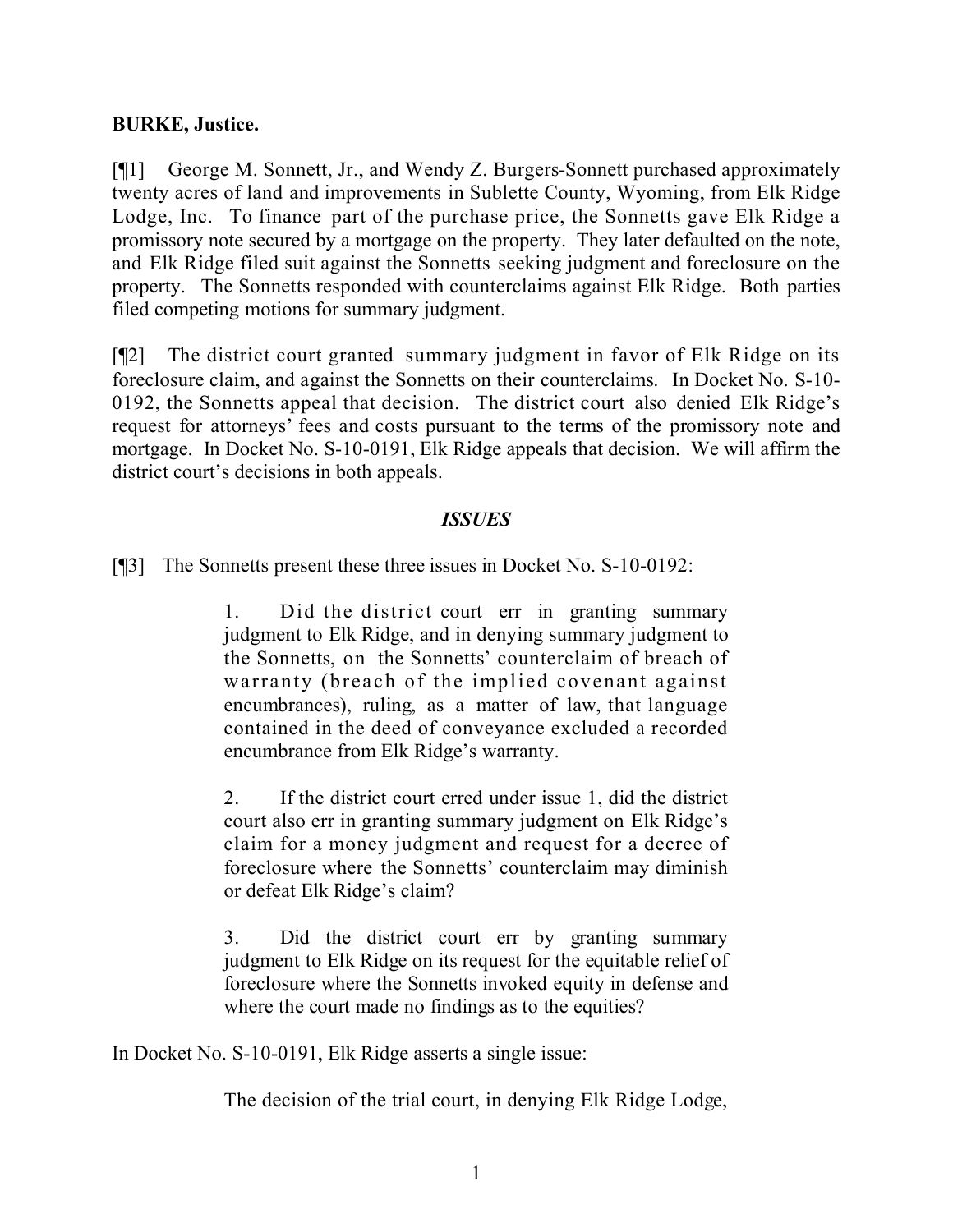Inc.'s motion for attorneys' fees and costs, was an abuse of discretion.

## *FACTS*

[¶4] Harold and Leda Reach owned a substantial tract of property in Sublette County, Wyoming. In 1989, they applied to the county to change the zoning on a twenty-acre parcel of that property from Agricultural to Recreational, with the stated purpose of developing a lodge for resort use. In order to gain approval of the application during the hearing process, the Reaches offered a set of restrictive covenants entitled the "Proposed Masterplan of Elk Ridge Lodge Development." This proposed Master Plan restricted the use and development of the property more than the standard limitations placed on property with Recreational Zoning. The County accepted the Master Plan and approved the zoning change application. The Master Plan and the County's resolution approving the zoning change were recorded with the County Clerk in Sublette County's property records.

[¶5] The Reaches later sold the twenty-acre parcel to Elk Ridge Lodge, Inc., a corporation owned by their son, Terry Reach, and another person, Daniel Fox. In the fall of 1989, Elk Ridge began operating a resort facility on the property, offering lodging, a restaurant with a beer liquor license, gasoline sales, outfitting, and a gift shop. Over the next several years, Elk Ridge made several improvements to the property, and continued operating the resort lodge.

[¶6] In the Spring of 2001, Elk Ridge entered into a contract to sell the property to the Sonnetts. Prior to closing, the Sonnetts obtained title insurance. The policy listed a number of easements and other restrictions on the property, but did not mention the Master Plan. The Sonnetts contend that they were unaware of the existence of the Master Plan. The Sonnetts further contend that Elk Ridge had been operating the resort lodge for several years in a manner consistent with its Recreational Zoning, but contrary to some of the restrictions contained in the Master Plan.

[¶7] The Sonnetts learned of the Master Plan in 2006. In May of that year, they received a letter from the county informing them that they were violating the Master Plan by offering a restaurant and tavern to the public, renting snowmobiles, and plowing the property's driveway to allow public access during the winter. In subsequent correspondence with the county, the Sonnetts were informed that they could face substantial penalties if they failed to comply with the Master Plan. Based on their perception that the lodge could not be operated successfully within the limitations of the Master Plan, the Sonnetts closed the lodge in the summer of 2007.

[¶8] The Sonnetts did not make the payment due to Elk Ridge under the promissory note on June 1, 2008. After providing notice and a demand for payment to the Sonnetts,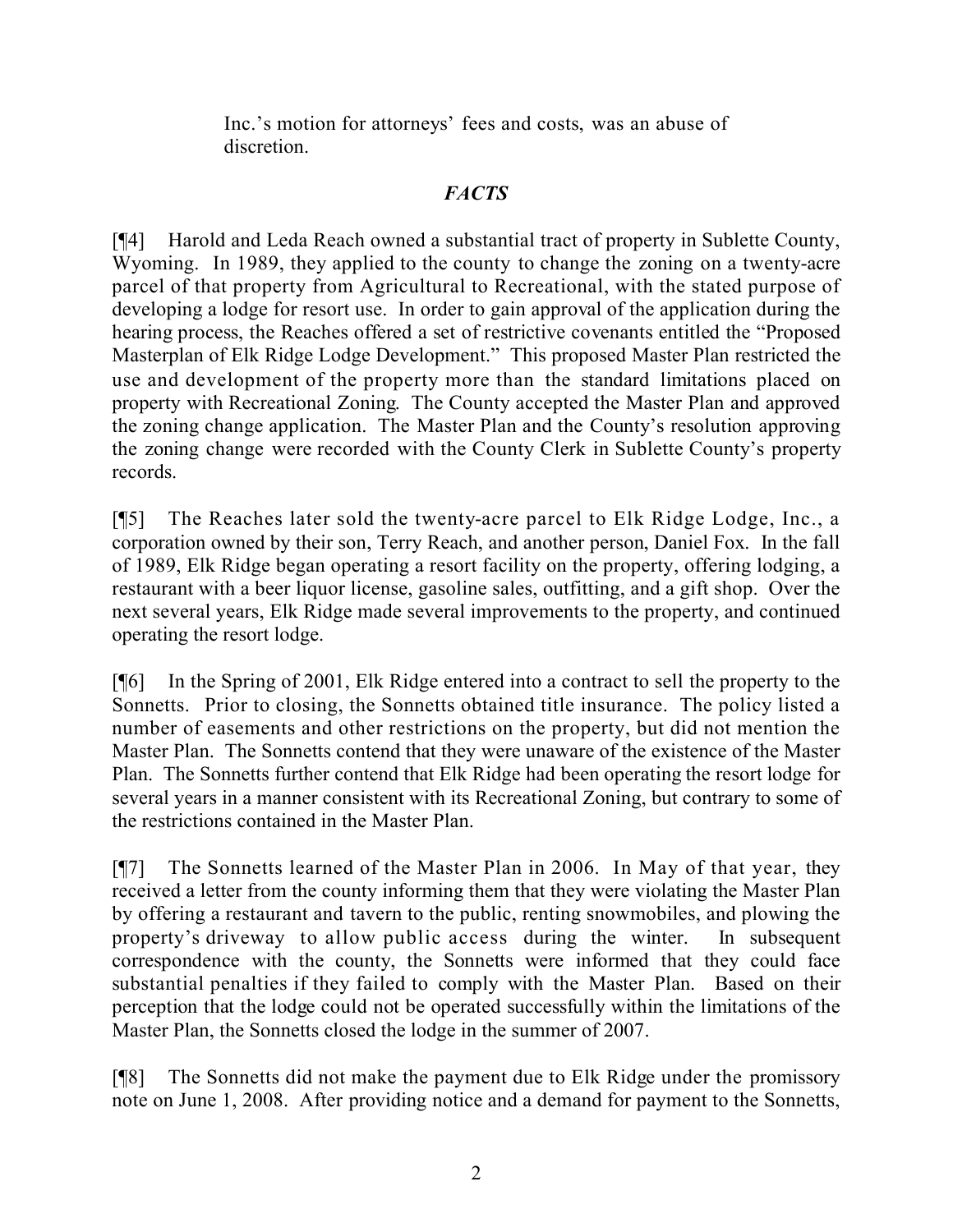Elk Ridge filed an action to collect on the promissory note and foreclose on the mortgage. In defense, the Sonnetts filed several counterclaims against Elk Ridge, based on allegations that the Master Plan was an encumbrance that Elk Ridge had not disclosed to the Sonnetts, in violation of the covenants of the Warranty Deed by which Elk Ridge conveyed the property to the Sonnetts.<sup>1</sup> The Sonnetts also filed third party claims against the owners of Elk Ridge, Mr. Reach and Mr. Fox. The district court entered summary judgment in favor of Elk Ridge and against the Sonnetts, a decision the Sonnetts challenge on appeal.<sup>2</sup> Elk Ridge appeals the district court's subsequent denial of its request for attorneys' fees and costs.

#### *DISCUSSION*

#### *Docket No. S-10-0192 – Summary Judgment*

[¶9] We review a district court's decision to grant or deny summary judgment using this standard:

> Summary judgment is appropriate when there are no genuine issues of material fact and the moving party is entitled to judgment as a matter of law. W.R.C.P. 56(c); *Metz Beverage Co. v. Wyoming Beverages, Inc.*, 2002 WY 21, ¶ 9, 39 P.3d 1051, 1055 (Wyo. 2002). "A genuine issue of material fact exists when a disputed fact, if it were proven, would establish or refute an essential element of a cause of action or a defense that the parties have asserted." *Id*. Because summary judgment involves a purely legal determination, we undertake *de novo* review of a trial court's summary judgment decision. *Glenn v. Union Pacific R.R. Co.*, 2008 WY 16, ¶ 6, 176 P.3d 640, 642 (Wyo. 2008).

*Jacobs Ranch Coal Co. v. Thunder Basin Coal Co., LLC*, 2008 WY 101, ¶ 8, 191 P.3d

<sup>&</sup>lt;sup>1</sup> The Sonnetts filed counterclaims against Elk Ridge encompassing several theories in addition to breach of the covenants of the Warranty Deed, including intentional or negligent misrepresentation, fraud, promissory estoppel, and unjust enrichment. Their brief makes it plain that their appeal extends only to the claim based on the theory of breach of the covenants of the Warranty Deed. The case also encompassed a substantial number of additional claims, including, for example, claims by Elk Ridge and the Sonnetts against other mortgage and lien holders. None of these additional claims are at issue.

<sup>&</sup>lt;sup>2</sup> The Sonnetts have not appealed the district court's decision granting summary judgment in favor of Mr. Reach and Mr. Fox. These third party claims are mentioned in the discussion of facts only because they are involved in Elk Ridge's appeal of the denial of its attorneys' fees.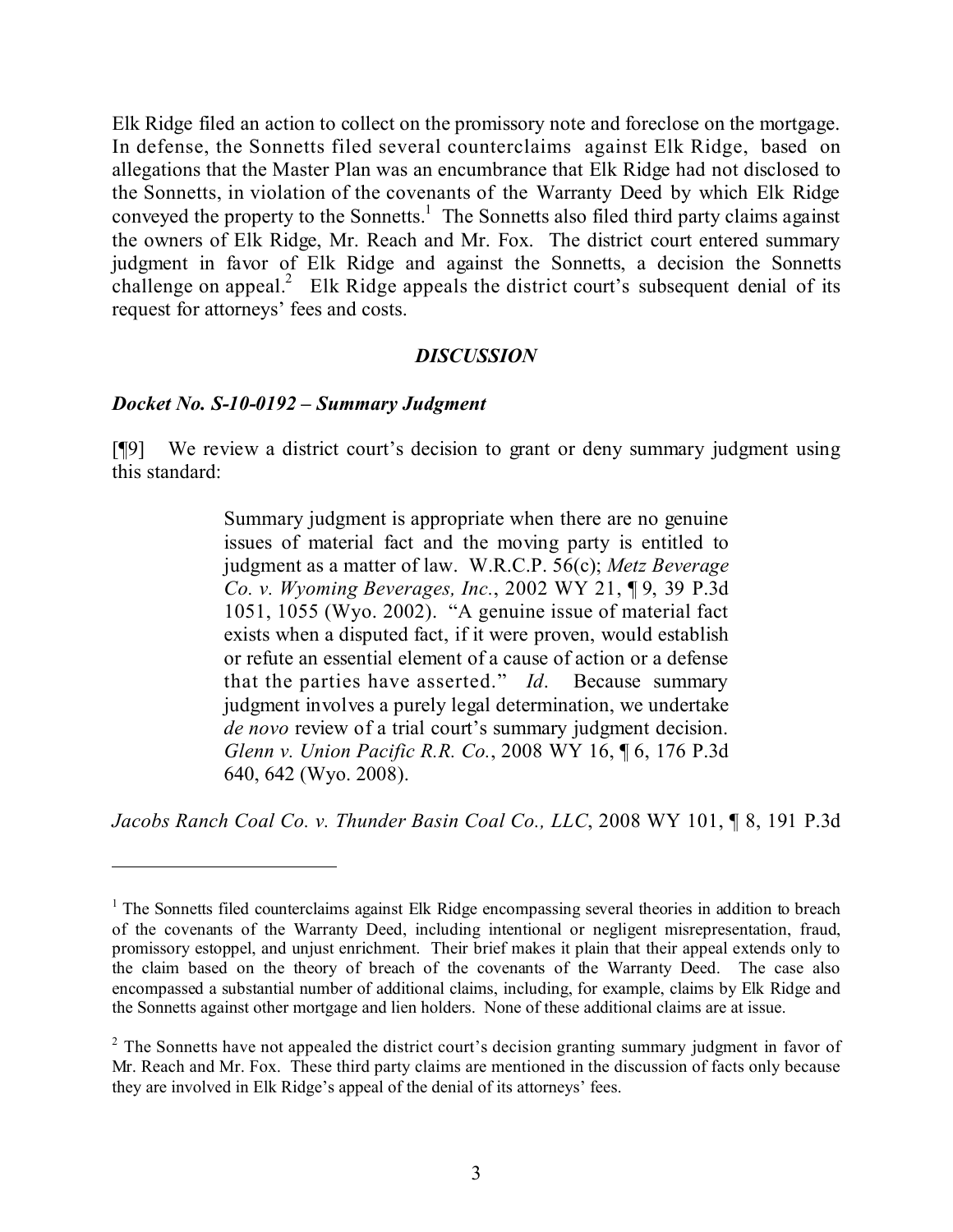125, 128-29 (Wyo. 2008). We view the record in the light most favorable to the party opposing summary judgment, giving that party the benefit of all favorable inferences reasonably drawn from the record. Any doubts about the existence of a genuine issue of material fact must be resolved against the party seeking summary judgment. *Wyoming Board of Land Comm'rs v. Antelope Coal Co.*, 2008 WY 60, ¶ 7, 185 P.3d 666, 668 (Wyo. 2008).

[¶10] The party moving for summary judgment bears the initial burden of establishing a *prima facie* case with admissible evidence. *Kruckenberg v. Ding Masters, Inc.*, 2008 WY 40, ¶ 20, 180 P.3d 895, 901 (Wyo. 2008). Our review of the record confirms the district court's ruling that Elk Ridge established its *prima facie* case for summary judgment on its foreclosure claim. The district court, citing 55 Am.Jur.2d *Mortgages* § 664 (1996), identified the necessary elements of a foreclosure claim as "(a) the agreement; (b) a default; (c) a notice of default and declarations thereof; and, (d) the amount due." After thorough review of the materials submitted in support of, and in opposition to, Elk Ridge's motion for summary judgment, the district court found in its decision letter that:

> [Elk Ridge] has shown, and Sonnetts have admitted: (a) the promissory note in the amount of \$495,000.00 and mortgage covering the property executed by Sonnetts in favor of [Elk Ridge], including recording of the mortgage in the official records of Sublette County, Wyoming, on May 26, 2004; (b) the failure to pay [Elk Ridge] by Sonnetts; and (c) Sonnetts' receipt of the notice of default, coupled with Sonnetts' failure to cure default.

(Internal footnote omitted.) The district court further found that the undisputed amount due was \$535,000.00 in principal and interest as of June 1, 2008, with 8% interest on that amount to accrue from that date until the date of judgment.

[¶11] The Sonnetts do not dispute these facts, and indeed, admitted nearly all of them in their answer to Elk Ridge's foreclosure complaint. They do not dispute the district court's list of the elements of foreclosure or any other aspect of the district court's legal analysis of the foreclosure claim. The Sonnetts assert, however, that summary judgment in favor of Elk Ridge was precluded by their counterclaim against Elk Ridge for breach of the covenants of the Warranty Deed conveying the property from Elk Ridge to the Sonnetts.

[¶12] It is undisputed that Elk Ridge conveyed the property to the Sonnetts by Warranty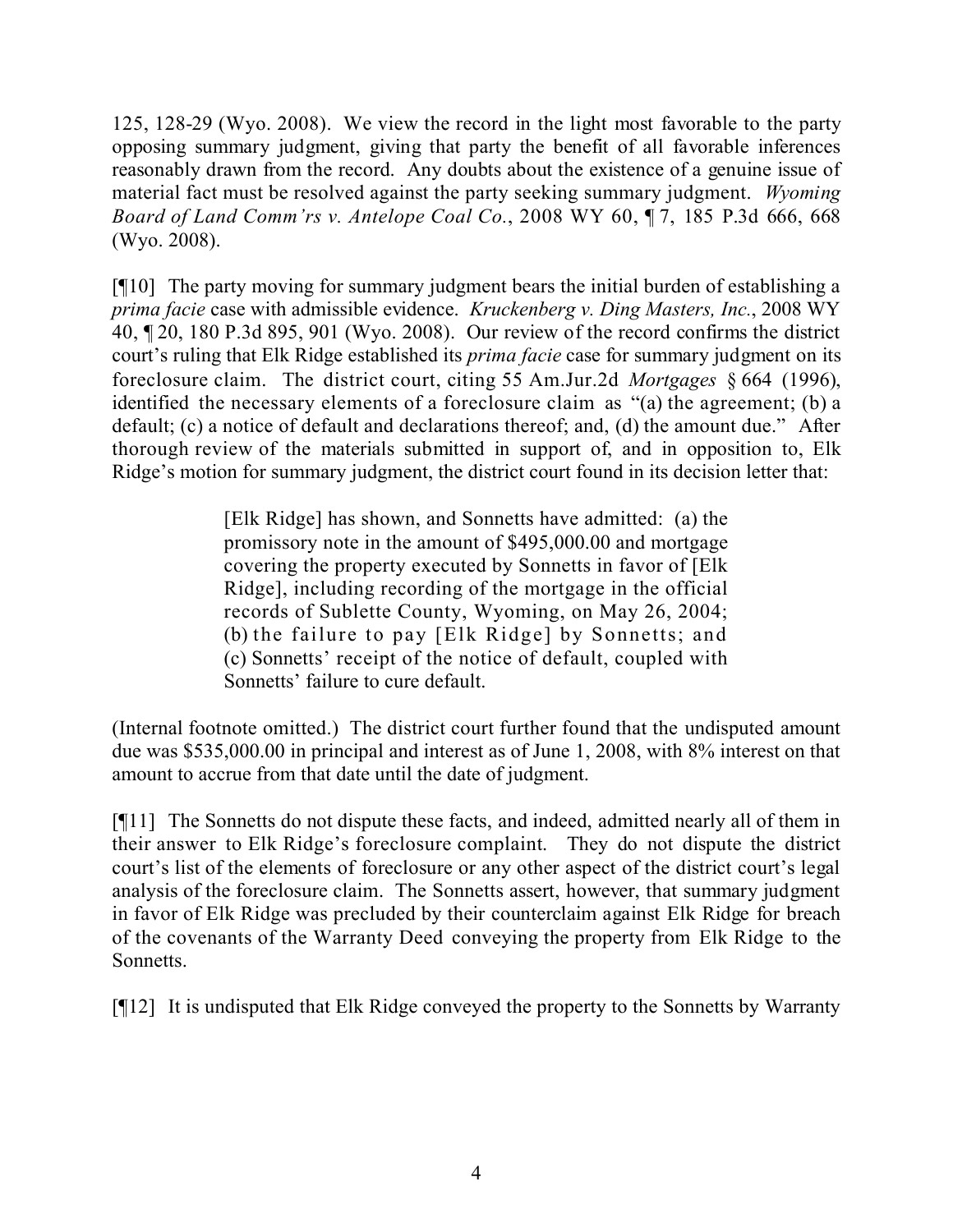Deed.<sup>3</sup> A Warranty Deed includes the covenant that the property conveyed is "free from all incumbrances." Wyo. Stat. Ann. § 34-2-103 (LexisNexis 2009). "Consequently, any encumbrance[] on the seller's title needs to be specifically listed and excluded from the warranty. Otherwise, the seller will be in breach of the warranty." *Foxley & Co. v. Ellis*, 2009 WY 16, ¶ 28, 201 P.3d 425, 432 (Wyo. 2009). Elk Ridge's Warranty Deed did not specifically list and exclude the Master Plan. The Sonnetts contend that the Master Plan is an encumbrance, $4$  and therefore, that Elk Ridge breached its warranty.

[¶13] While Elk Ridge's Warranty Deed does not specifically list and exclude the Master Plan, it more generally states that the deed is "SUBJECT TO reservations and restrictions contained in the United States patents or other matters of public record, to easements and rights-of-way of record or in use and to prior mineral reservations of record." Interpreting this provision of the Warranty Deed, the district court concluded that

> no ambiguity exists and the parties' intent is manifested. Title in fee was conveyed. The "reservations and restrictions" clause is also clear. The Deeds evidence the intent of [the] Sonnetts and [Elk Ridge] that [Elk Ridge] did not warrant title against, among other things, "other matters of public record."

[¶14] We agree with the district court that this provision of the Warranty Deed is clear and unambiguous. Both in the district court and on appeal, the Sonnetts' arguments that the language is ambiguous, or should be interpreted some other way, are unconvincing, in large part because they do not suggest any plausible alternative interpretation. The Warranty Deed expressly excludes matters of public record.<sup>5</sup> It is undisputed that the

<sup>&</sup>lt;sup>3</sup> Elk Ridge actually executed both a Warranty Deed and a Supplemental Warranty Deed to the Sonnetts, the latter containing provisions meant to bring about certain tax consequences. For purposes of these appeals, however, the pertinent language is the same in both deeds, and the distinctions are of no consequence.

 $4$  To the extent that the Master Plan is a zoning restriction, it may not be an encumbrance subject to the covenants of a Warranty Deed. Zoning represents a governmental entity's exercise of its police powers. 83 Am.Jur.2d *Zoning and Planning* § 6, at 52 (2003). In contrast, an encumbrance is "any right or interest existing in a third person which diminishes the value of the estate to the grantee." *Foxley*, ¶ 31, 201 P.3d at 432. The parties have not expressly raised this point or addressed it in their briefs. For purposes of this case, we will accept, without deciding, the Sonnetts' contention that the Master Plan is an encumbrance.

<sup>&</sup>lt;sup>5</sup> Our reading of other cases involving Warranty Deeds suggests that the exclusion of matters of public record is a common practice. *See*, *e*.*g*., *Foxley*, ¶ 29, 201 P.3d at 432 (the Sellers "conveyed their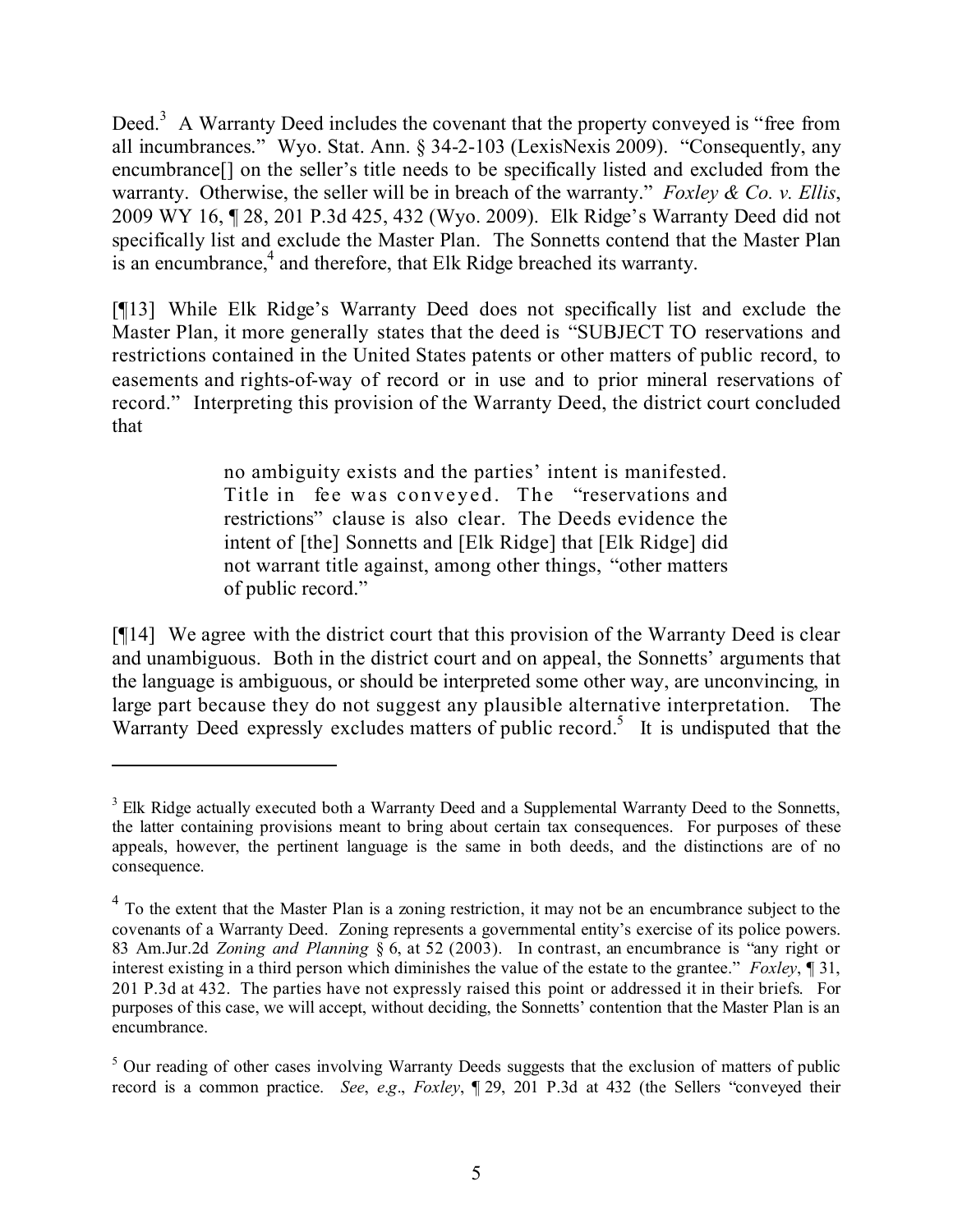Master Plan, having been recorded and indexed in the Sublette County property records, is "of public record." We, therefore, uphold the district court's conclusion that the Sonnetts' breach of warranty claim is not viable, and that Elk Ridge was entitled to summary judgment on that claim. With regard to the Sonnetts' first issue, we conclude that the district court did not err in granting summary judgment to Elk Ridge, and in denying summary judgment to the Sonnetts, on the Sonnetts' counterclaim of breach of warranty.

[¶15] As presented by the Sonnetts, their second issue arises only if we reverse the district court's grant of summary judgment in favor of Elk Ridge. Because we uphold that decision, we need not reach the Sonnetts' second issue.

[¶16] In their third issue, the Sonnetts point out that foreclosure is equitable relief, and that they "invoked equity in defense" of Elk Ridge's foreclosure claim. The Sonnetts contend that it was error for the district court to grant foreclosure to Elk Ridge without making specific findings "as to the equities." The Sonnetts contend that a "lack of rulings in the record on the equities is disfavored," citing *Beaulieu v. Florquist*, 2004 WY 31, ¶ 21, 86 P.3d 863, 870 (Wyo. 2004), *overruled on other grounds by Brown v. City of Casper*, 2011 WY 35, ¶ 44, 248 P.3d 1136, 1147 (Wyo. 2011). In that case, the Beaulieus had raised equitable arguments before the district court. We wrote:

> The district court did not rule directly on any of the equitable defenses, but the grant of summary judgment to the [Florquists] clearly incorporated a ruling against the Beaulieus on these theories. Although we would prefer that the record contain specific rulings on each issue, we will affirm the district court because the record does not support the applicability of equitable estoppel, waiver or laches.

*Beaulieu*, ¶ 21, 86 P.3d at 870. We find ourselves in a nearly identical situation in these appeals. The Sonnetts are correct that the district court did not make a separate ruling on their equitable defenses to foreclosure. However, it is apparent that the district court's grant of summary judgment in favor of Elk Ridge implicitly ruled against the Sonnetts on these defenses. The Sonnetts' equitable defenses were variations on their counterclaim that Elk Ridge wrongfully failed to disclose the existence of the Master Plan. As we have concluded that Elk Ridge's nondisclosure did not violate the covenants of the Warranty Deed, we also conclude that the record does not support the applicability of the Sonnetts' equitable defenses.

l

property 'subject only to . . . easements, restrictive covenants, and reservations of record.'").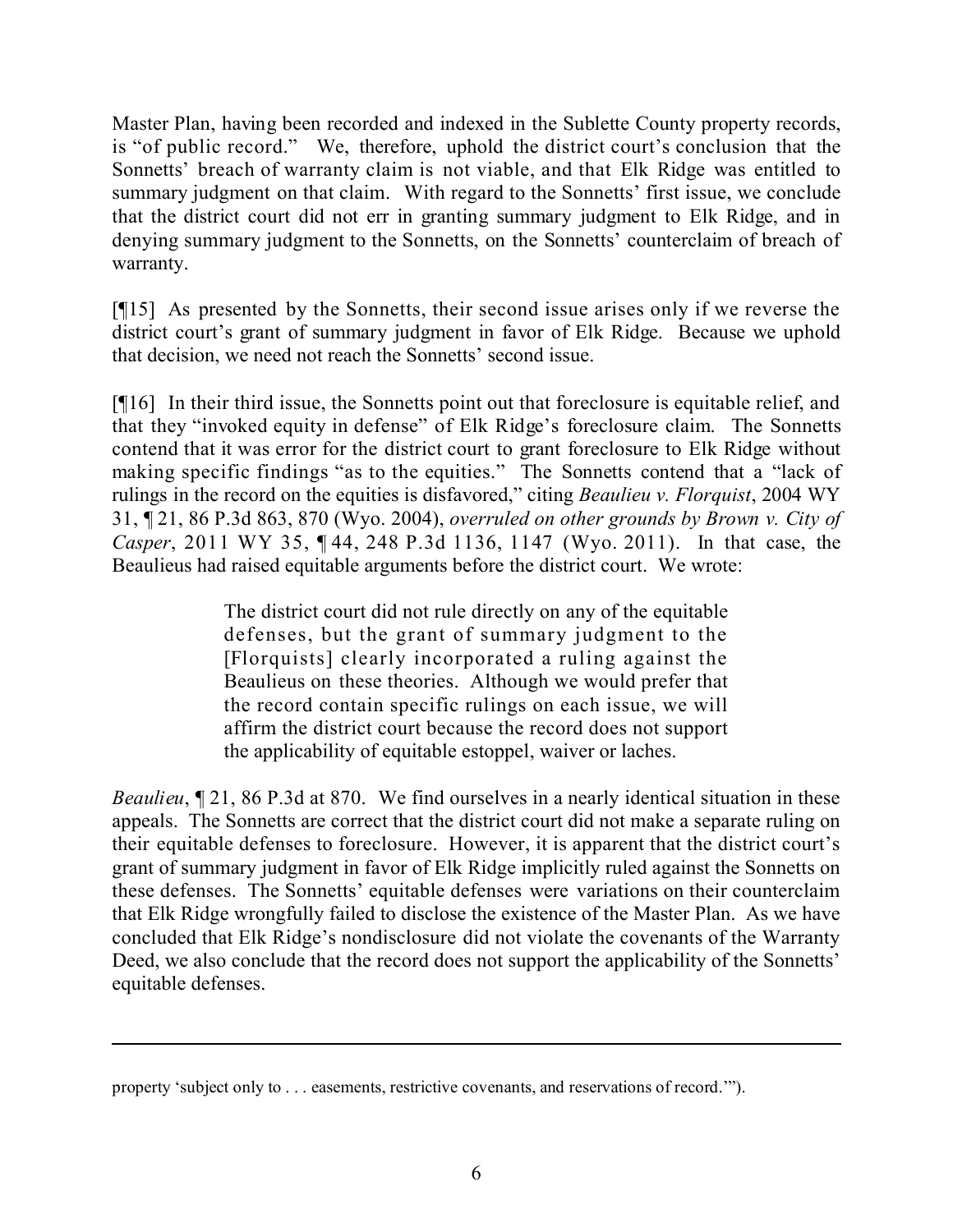### *Docket No. S-10-0191 –Attorneys' Fees*

[¶17] We review a district court's grant or denial of attorneys' fees and costs for abuse of discretion. *Mueller v. Zimmer*, 2007 WY 195, ¶ 11, 173 P.3d 361, 364 (Wyo. 2007). The ultimate question is whether the district court could reasonably conclude as it did. *Ultra Resources, Inc. v. Hartman*, 2010 WY 36, ¶ 149, 226 P.3d 889, 935 (Wyo. 2010).

[¶18] The mortgage provided that Elk Ridge "may enforce the provisions of, or foreclose this Mortgage by any appropriate suit, action or proceeding at law or in equity or by advertisement and sale as provided by Wyoming Statutes." It further provided that the Sonnetts "agree to pay all costs of enforcement and of foreclosure, including reasonable attorney's fees." The promissory note includes a provision to the same effect. Based on these provisions, the district court, upon granting summary judgment in favor of Elk Ridge, decreed that Elk Ridge was "entitled to its costs and fees, including reasonable attorneys['] fees, in an amount to be later shown."

[¶19] Approximately two weeks later, Elk Ridge filed a motion for attorneys' fees, supporting it with an affidavit of counsel and billing statements. The Sonnetts filed objections, the major thrust of which was that Elk Ridge might be entitled to attorneys' fees for prosecuting the foreclosure claim, but there was no statutory or contractual provision that entitled Elk Ridge to attorneys' fees for defending the Sonnetts' counterclaims against Elk Ridge or their third party claims against the two shareholders of Elk Ridge. In response, Elk Ridge acknowledged the general rule that a party may recover attorneys' fees only on claims directly subject to attorneys' fees provisions, and that a party is responsible for separating out attorneys' fees incurred on any additional claims. *Mueller*, ¶ 15, 173 P.3d at 365. Elk Ridge further asserted, however, that when the additional claims are "inextricably linked" to a claim for which attorneys' fees are recoverable, then "fees are recoverable for defending those additional issues as well." *City of Gillette v. Hladky Construction, Inc.*, 2008 WY 134, ¶¶ 109-110, 196 P.3d 184, 212-13 (Wyo. 2008); *Forshee v. Delaney*, 2005 WY 103, ¶ 16, 118 P.3d 445, 450 (Wyo. 2005). Elk Ridge maintained that the counterclaims and third party claims brought by the Sonnetts "were all direct or indirect attacks on the validity of the Note and Mortgage," and all of the attorneys' fees were incurred in efforts to enforce the mortgage. According to Elk Ridge, the counterclaims and third party claims were inextricably linked to the foreclosure claim.

[¶20] The district court considered the pleadings and supporting materials, including proposed findings and conclusions submitted by both parties. After a hearing on the attorneys' fees dispute, the district court issued a thorough and thoughtful decision letter in which it reached a decision somewhere between the positions of the two parties. The district court generally adopted Elk Ridge's legal position that attorneys' fees were recoverable on all claims "inextricably linked" to the foreclosure claim, adding that: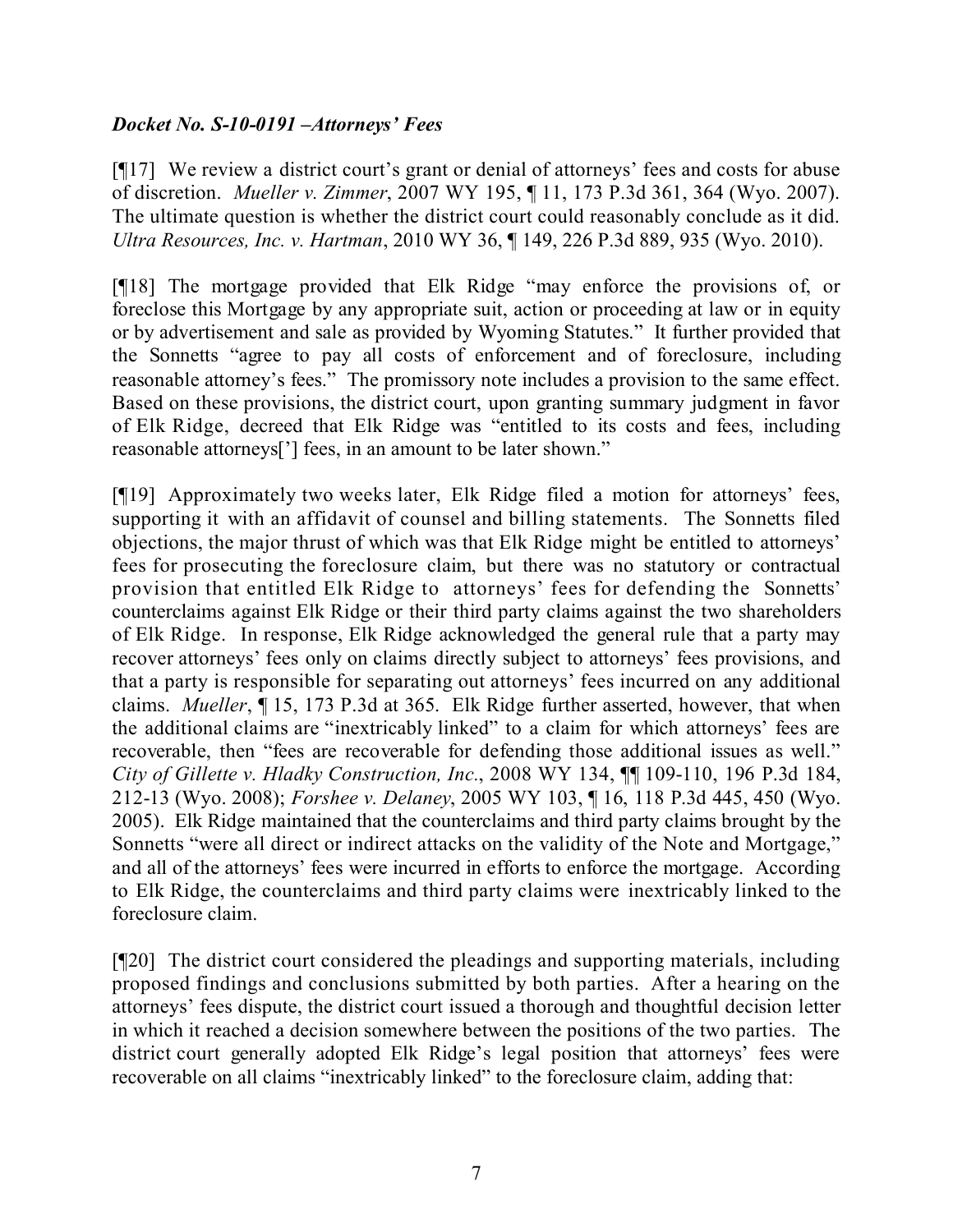"[S]egregation of fees between multiple clients and/or multiple claims is required when it is possible." *Cline v. Rocky Mountain, Inc.*, 998 P.2d 946, 952 (Wyo. 2000) (citing *Rocky Mountain Helicopters, Inc. v. Air Freight, Inc.*, 773 P.2d 911, 925 (Wyo. 1989); *Miles v. CEC Homes, Inc.*, 753 P.2d 1021, 1027 (Wyo. 1988)). Implicit in this directive is the requirement that a party must show segregation is impossible before he may recover for claims for which there is no authorization of fee shifting.

*Jensen v. Fremont Motors Cody, Inc.*, 2002 WY 173, ¶ 33, 58 P.3d 322, 330 (Wyo. 2002).

[¶21] Applying these legal concepts, the district court then made specific findings to support its decision. First, it found that Elk Ridge's defense of the Sonnetts' counterclaims were inextricably "intertwined and impossible to segregate from [Elk Ridge's] prosecution of the foreclosure action." In contrast, it found that the Sonnetts' third party claims against the two shareholders of Elk Ridge were separable, "and all fees and costs related to such must be segregated." It found that Elk Ridge had not "adequately and appropriately segregate[d] the hours worked, rate charged, and expenses incurred in defending issues against [Elk Ridge] and the Third-Party Defendants, Terry Reach and Daniel Fox, for piercing the corporate veil, intentional misrepresentation, fraud, and willful and wanton misconduct." The district court applied the rule that "[o]nce a party is given an opportunity to present sufficient evidence of attorneys' fees and fails to do so, the party will not be given another chance." *Ringolsby v. Johnson*, 2008 WY 127, ¶ 21 193 P.3d 1167, 1171 (Wyo. 2008), citing *Pekas v. Thompson*, 903 P.2d 532, 537 (Wyo. 1995). While noting the "harsh result," the district court denied Elk Ridge's request for attorneys' fees in its entirety.

[¶22] This, of course, is the ruling challenged by Elk Ridge on appeal. Its argument is essentially a reassertion that all of the counterclaims and third party claims were inextricably linked and impossible to separate from its foreclosure claim. We have carefully reviewed the district court's ruling, and can find no error in its careful adherence to Wyoming precedent regarding the award of attorneys' fees. Based on our review of the record, we readily agree with the district court's ruling that the Sonnetts' counterclaims against Elk Ridge were inextricably intertwined with Elk Ridge's foreclosure claim. The situation is much like that in *Forshee*, ¶ 16, 118 P.3d at 450, where we stated, that, "[h]ad Forshee been successful in his counterclaim, his damages would have offset the amount he owed to Delaney, rendering his counterclaim a necessary aspect of Delaney's suit to collect the past due invoices." Not only would the Sonnetts' counterclaims against Elk Ridge have been an offset if successful, but in addition, the Sonnetts asserted their counterclaims against Elk Ridge as equitable defenses to the foreclosure claim.